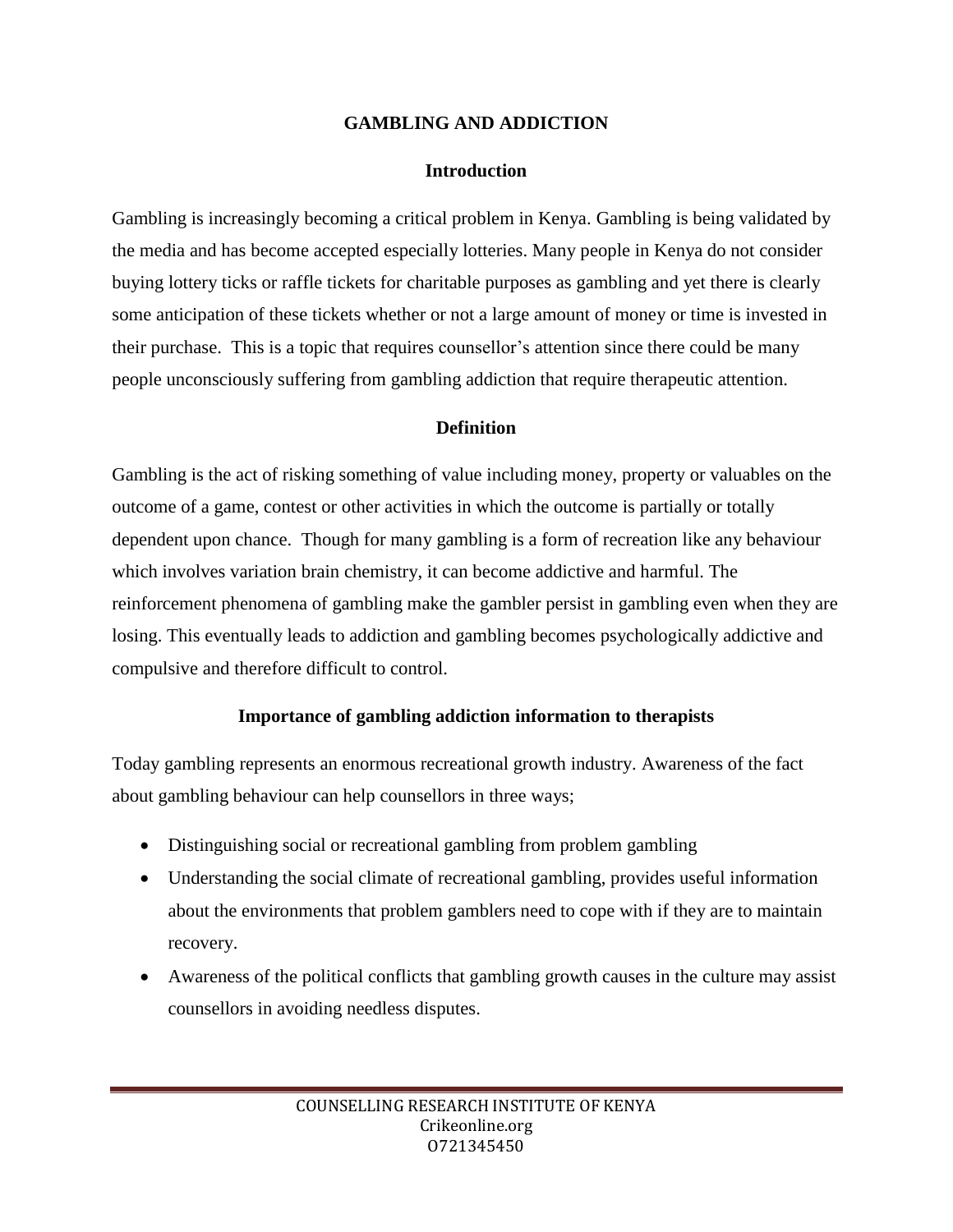### **Types of gambling**

There many types of gambling. Counsellors need to understand types of gambling to able help their clients. Some of the common types of gambling include;

- Lotteries: Lotteries exists in several formats:
	- o Instant games or scratch tickets that reveal winning numbers or daily three or four digit number games.
	- o Lotto games in which bettors choose a few numbers and greater jack pots.
	- o Video scenes in which bettors choose a few numbers out of a larger group and several drawing daily are displayed on videos screens.
	- o Electronic gaming devices that involve individual computer terminals linked to many games that provide instant results.
- Convenience gambling: These gambling forms are found in convenience food stores, bars, airports as opposed to casinos, whose entire purpose is to attract gambling. They include stand – alone slot machine and other electronic gambling devices such as video poker.
- Casinos: these are legalised in many states including Kenya.
- Sports wagering. This sport where people try to guess what will be the results os a game or sport. The person who guesses wrong has to give money to the person who guesses right. Example is the Sport Pesa.
- Internet related gambling. This is an online gambling.

# **Types of gamblers**

There six types of gamblers identified by scholars, these are;

1. **Professional gamblers**: this group of gamblers makes their living by gambling and thus consider it a profession. They are skilled in the games they choose to play and they are able to control both the amount of money and time spent gambling and therefore, they are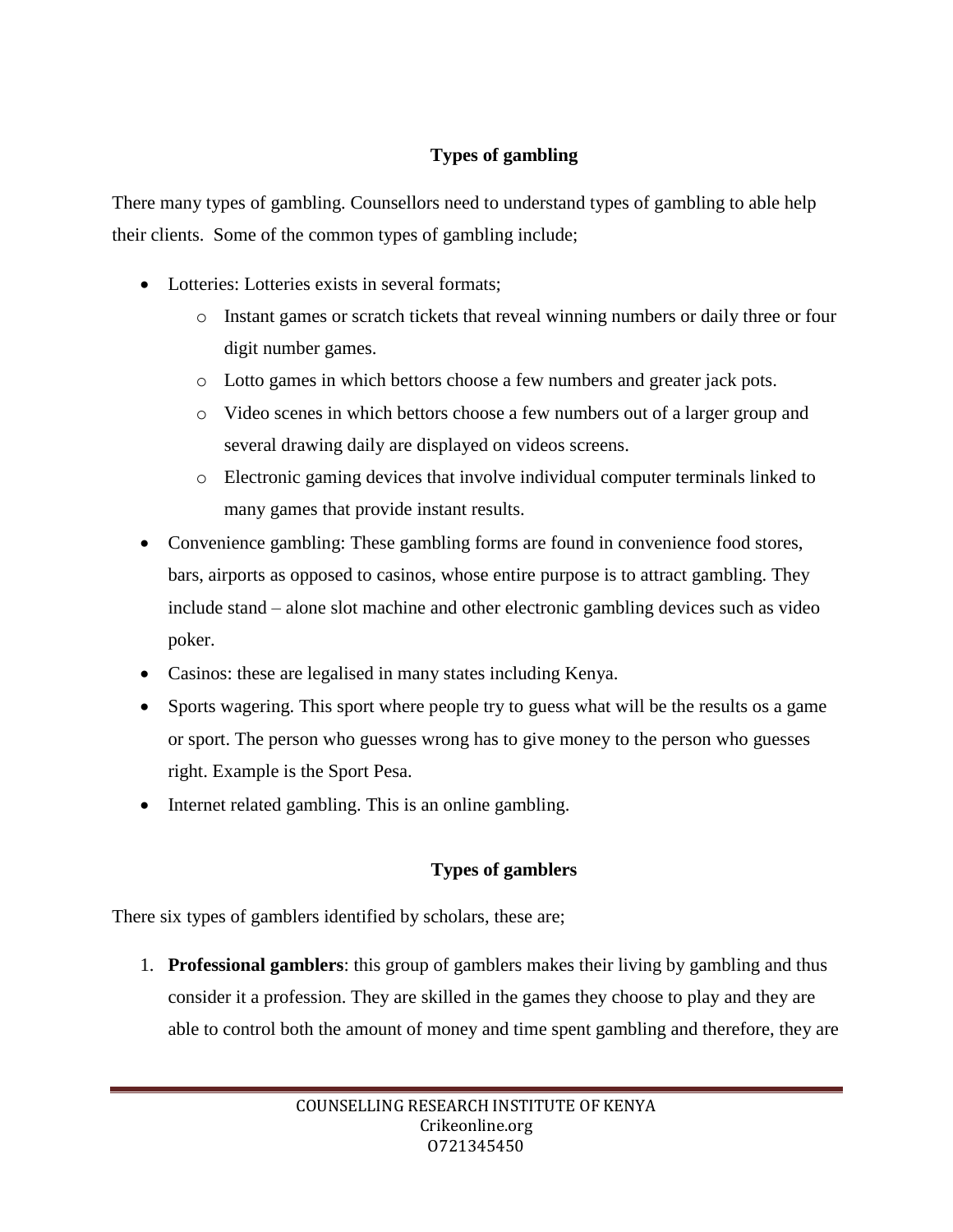not directed to gambling. They patiently wait for the best bet and then try to win as much as they can

- 2. **Antisocial personality gamblers**: These gamblers use gambling as means of getting money through illegal means. They attempt to use a compulsive gambling diagnosis as illegal defence.
- 3. **Casual gamblers**: They are also known as sacral gamblers. They gamble for entertainment and sociability. This gambling rarely becomes a problem or pathological unless it is a response to trauma or predisposing factor. Social gambling does not interfere with family, social or vocational obligations. For example involvement in lottery.
- 4. **Serious social gamblers**: These gamblers invest more of their time in gambling. To them gambling is a major source of relaxation and entertainment. They place gabling second in importance to family and vocation. Therefore this group of gamblers have control over their gambling addiction.
- 5. **Relief and escape gamblers**: This group of gamblers find relief from anxiety, depression, anger, boredom or loneliness by engaging in gambling. To then gambling is a way of escaping from crisis or difficulties. Gambling provides analgesic effect rather than euphoric response. They are not compulsive gamblers, but identical to relief and escape alcohol drinkers.
- 6. **Compulsive gamblers**: These are gamblers who have lost control over their gambling. They take gambling as the most important thing in their lives. Compulsive gambling is a progressive addiction that harms every aspect of the gamblers life. As compulsive gamblers continue gambling their families, friends and employers are negatively affected. Compulsive gamblers engage in activities such as lying, stealing or embezzling which go against their moral standards. They cannot stop gambling no matter how much they want or how hard they try, they are simply addicted.

# **What is gambling addiction?**

Gambling addiction is an urge to gamble despite harmful negative or a desire to stop. Gambling addiction is a behavioural addiction. Gambling becomes a compulsive behaviour and the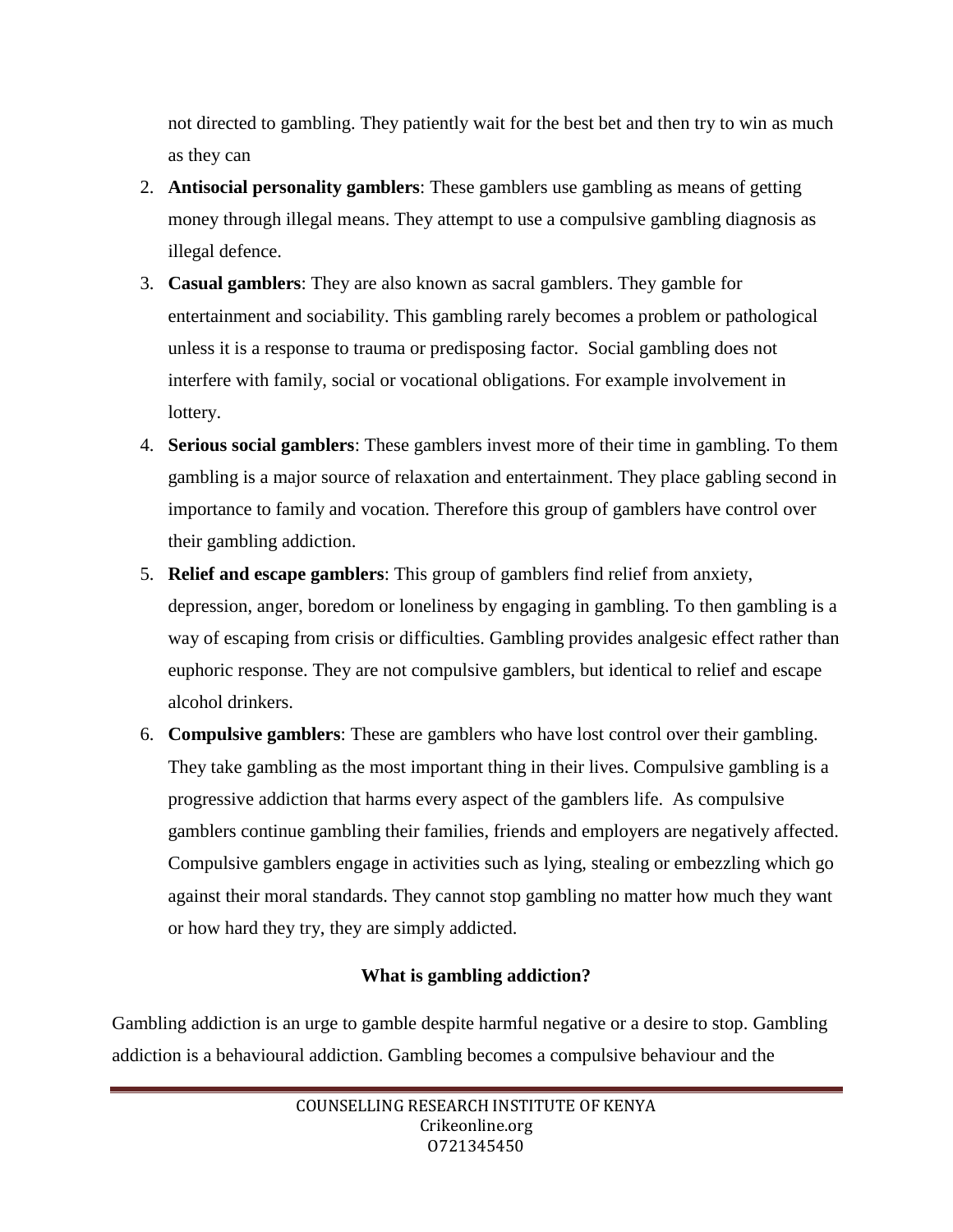gambler is unable to control it. Gambling is not necessarily bad. However, if one is addicted it becomes gambling problem and pathological.

Problem gambling is defined by whether harm is experienced by the gambler or others rather than by the gambler's behaviour. Problem gambling is most considered compulsive by many professionals. Gambling problem can have a significant impact on families. Some of the common family impacts include; impaired family relationships, family conflicts, mistrust, communication breakdown and confusion about family roles and responsibilities. Gamblers can have a problem without being out of control.

Severe problem of gambling can be diagnosed as clinical pathological gambling if the gamblers meet certain criteria. Pathological gambling is recognised as psychiatric disorder in DSM IV. Pathological is a progressive disorder characterized by a continuous or periodic loss of control over gambling, a preoccupation with gambling and with obtaining money with which to gamble; irrational thinking and continuation of the behaviour despite consequences (Rosenthal 19912).

Gambling addiction is known as compulsive or gambling disorder. Compulsive gamblers cannot control the impulse to gamble even when it is hurting themselves or their loved ones. Compulsive gamblers keep gambling no matter the consequences, even when they know the odds are against them or they cannot afford to lose. People with gambling addiction often have behaviour or mood disorders.

Gambling was recognized as a clinical problem in Diagnostic and statistical manual of mental disorder Fourth edition (DSM IV). The essential feature of pathological gambling according to DSM IV is persistent and recurrent maladaptive gambling behaviour that disrupts personal, family or vocational pursuits. In DSM V pathological gambling was renamed gambling disorder. Whereas pathological gambling was classified was classified as an Impulse-Control Disorder Not Elsewhere classified, gambling disorder is categorized under Substance Related and Addictive Disorders. Reclassification may improve treatment coverage, diagnostic accuracy and screening efforts.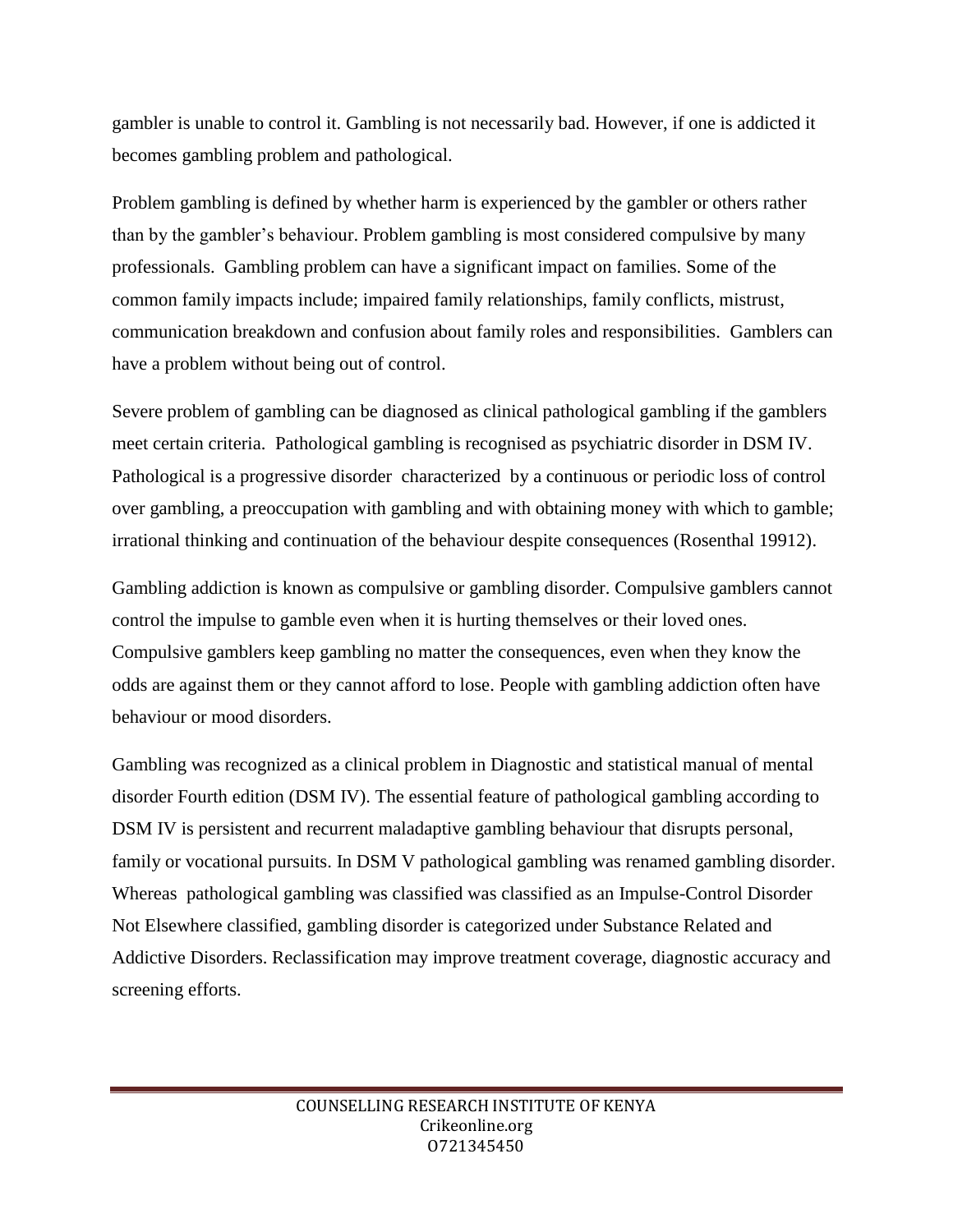According to DSM V Gambling disorder is persistent and recurrent problematic gambling behaviour leading to clinically impairment of distress as indicated by individual exhibiting four (or more) of the following in 12 month period.

- 1. Needs to gamble with increasing amount of money in order to achieve the desired excitement.
- 2. Is restless or irritable when attempting to cut down or stop gambling.
- 3. Has made repeated unsuccessful efforts to control, cut back or stop gambling.
- 4. Is often preoccupied with gambling (e.g., having persistent thoughts of relieving past gambling experiences, handicapping or planning the next venture, thinking of ways to get money which to gamble).
- 5. Often gambles when feeling distress (e.g., helplessness, guilty, anxious, depressed)
- 6. After losing money gambling, often returns another day to get even ("chasing" one's losses).
- 7. Lies to conceal the extent of involvement with gambling.
- 8. Has jeopardized or lost a significant relationship, job or educational or career opportunity because of gambling.
- 9. Relies on others to provide money to relieve desperate financial situations caused by gambling.

# **Differences between gambling and substance abuse**

According to Ciarrocchi (2002) there are two major differences between gambling and substance abuse. The first major difference relates to issues around egotism and entitlement. A large numbers of gamblers exhibit these features than other addicted population. Egotism leads to such an inflated sense of the self that beating the odds becomes a normal expectation. The second major difference between problems gambling and substance abuse pertains to the nature of the addiction. Alcohol and drug abuse addiction requires ingesting some external substance while problem gambling is a pure "psychological compulsion". Psychological and physical experience captivates millions of people annually, resulting in their spending huge amounts of money.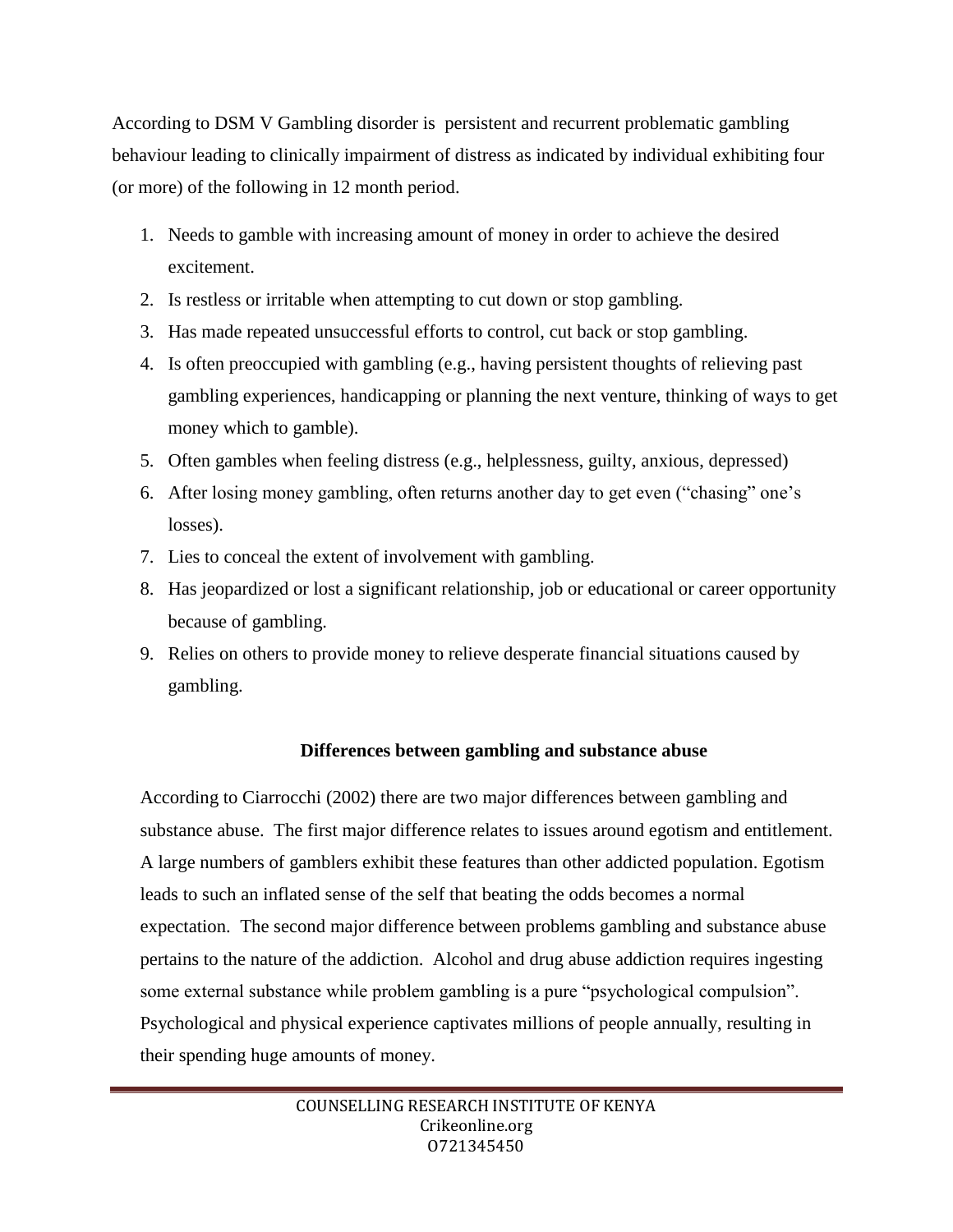### **Causes of gambling addiction**

To be to help or rehabilitate gambling addicts, it is important for therapists to be informed with reasons why people engage in gambling, these are;

- **Motivation to gambling**: People engage in gambling due to the prizes or benefits associated with it and the more attractive the prize is the more the people engage in gambling.
- **Risk taking**: It is human nature to feel excited when taking risks and the positive feelings gained from gambling is not different. Some of the questions that raise a sense of anticipation "will my number come" or "will my team win". These questions create a natural high adrenalin rush a feeling that many seek when looking for entertainment. This is a feeling some people belief cannot live without.
- Escapism: The gambling environment can provide an escape from everyday life. People may engage in gambling to find relief from feeling of anxiety, depression, anger, boredom or loneliness or any kind of crisis or difficult.
- Glamorous: The media and advertisements companies often portray a stylish, sexy, fashionable image of gambling. In Films and televisions people see characters enjoying a might at the casino or an attention at the races.
- Social reason: Where gambling is accepted as part of a country's culture, many people may engage in gambling. Some young people are introduced to gambling by learning to play cards with their parents at home. Such youths may end up going to casino with friends after school for amusements.

# **Phases of gambling addiction**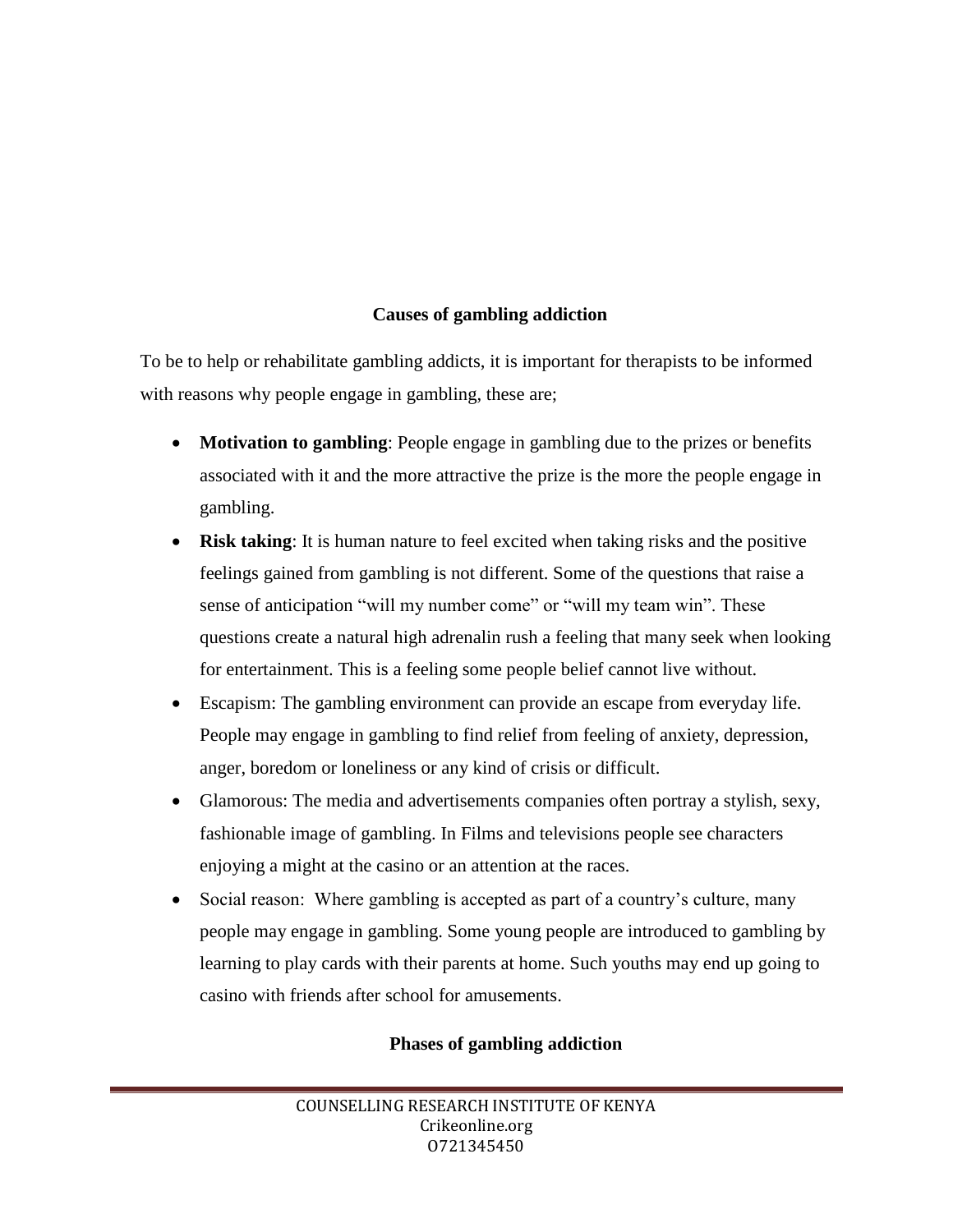There are mainly three phases of gambling;

- **The minimum phase**: This is the time when the gambler wins at gambling at multiple times leaving them with unreasonable optimism "that they will keep on winning". Such gamblers begin to love gambling and trust that their lack will not run out. In this phase a gambler keeps on gambling until the losing phase.
- **Losing phase**: In this stage the gambling addicts begin to withdraw from friends and family. A gambler starts gambling alone and considers borrowing money by legal or illegal means. They become isolated by their gambling and this infiltrates their home lies. As the gamblers increase the quantity and amount of their gambling, their debts become a problem. The gamblers starts chasing their losses, wanting to return to gambling directly after lose with a hope of winning their money back.
- **Desperation phase:** This phase occurs when the gambler spends more and more time gambling. This excessive time spent gambling leads the gamblers feeling guilt and start blaming others for their problems. They end up alienating their family and friends. At this phase the gamblers may begin to engage in illegal acts in order to raise money for gambling. The gamblers may turn to alcohol or drugs to compact the helplessness they feel and experience psychological and social problems such as depression, emotional collapse and divorce and suicide ideation.

### **Treatment of gambling addiction**

### **Cognitive therapy**

Gambling is related to cognitive distortions. Many gamblers have or acquire a belief that they will be successful and thus tends to persist despite seemingly convincing evidence to the contrary. People interpretations of gambling might be biased and thus influence their gambling persistence.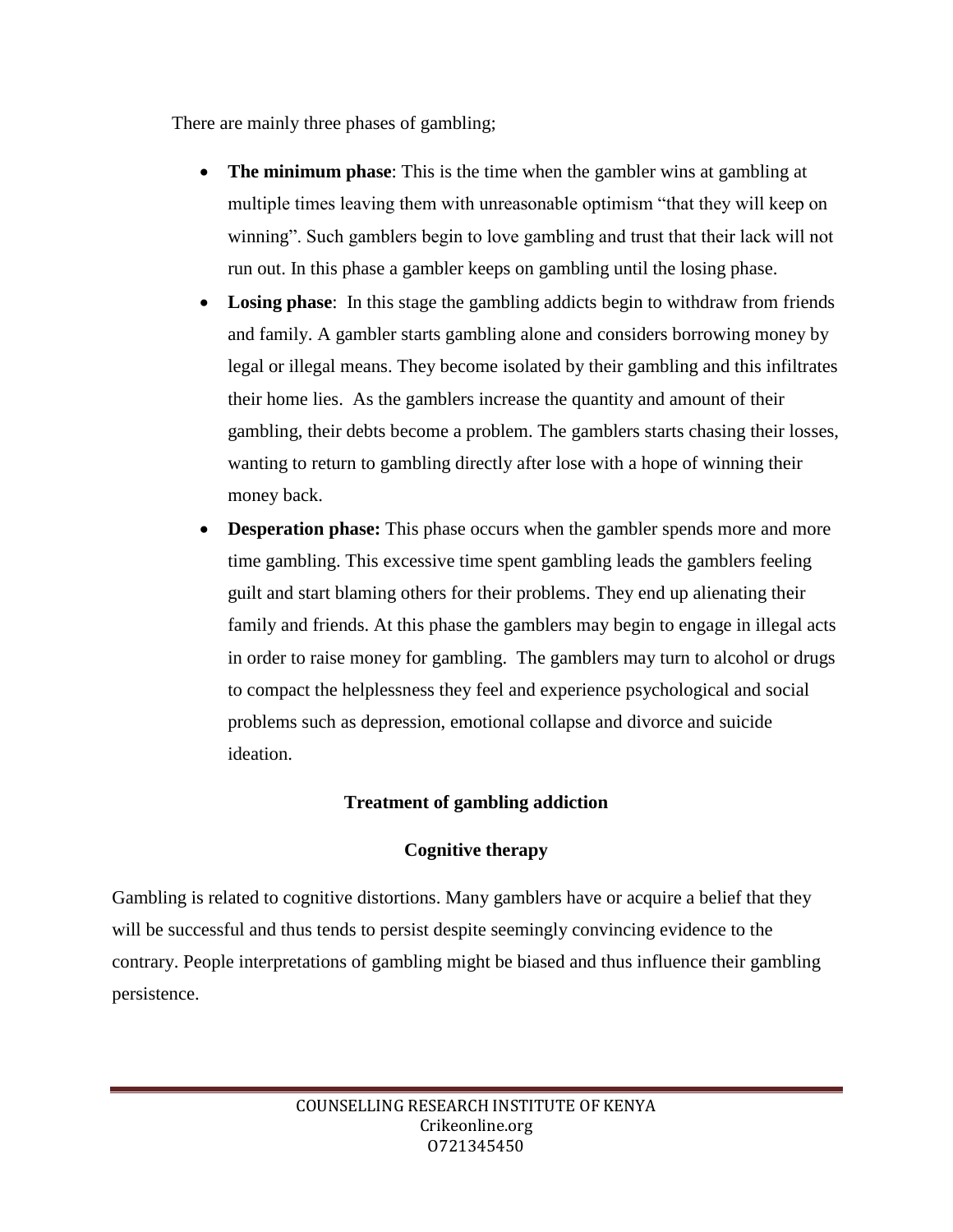Social – cognitive theory state that people have a variety of cognitive schemas or relatively persistent way of looking at the universe that work very well for us most of the time. According to social cognitive there are three reasons for persistence gambling;

- Our illusions of control lead us to persist because we have unrealistic confidence in our ability to influence even the random numbers. Illusion of control is influenced by;
	- o Personal choice: People believe their lottery ticket is worth more if they personally select it rather than when randomly distributed.
	- o Practice: People believe they have a greater chance of winning a totally random game when they are given a chance to practice with apparatus.
	- o Early wins: People who correctly predict heads or tail early in a sequence of coin tossing believe more strongly in their control than those who do not.
	- o Familiarity: People who are familiar with situations believe more strongly in their sense of control than people who are less familiar with it even though chance determines the outcomes.
	- o Type of competitor: People wager more against a seemingly incompetent bettor and seemingly competent one even though, once again the outcomes is totally determined by chance.
- Our tendency to interpret outcomes in a self-serving way leads to our not using outcomes data effectively. We view success as related to our ability but failure as external. Once again this contributes in our ability to succeed at gambling.
- The very way our minds work to organize cause effect relationships lead us to believe random events are actually related. Bolstered by this (mis) belief we again assume an unwarranted confidence in our ability to predict and control future outcomes and wager unrealistically.

Cognitive distortions take various forms, but taken together, they increase people's expectations about their probabilities of success in future gambling. Cognitive therapy in treating gambling has wide acceptance. The main goal of cognitive therapy is to help the client minimize the gambling addictive behaviour by acquiring a more realistic and workable philosophy in life. This involves;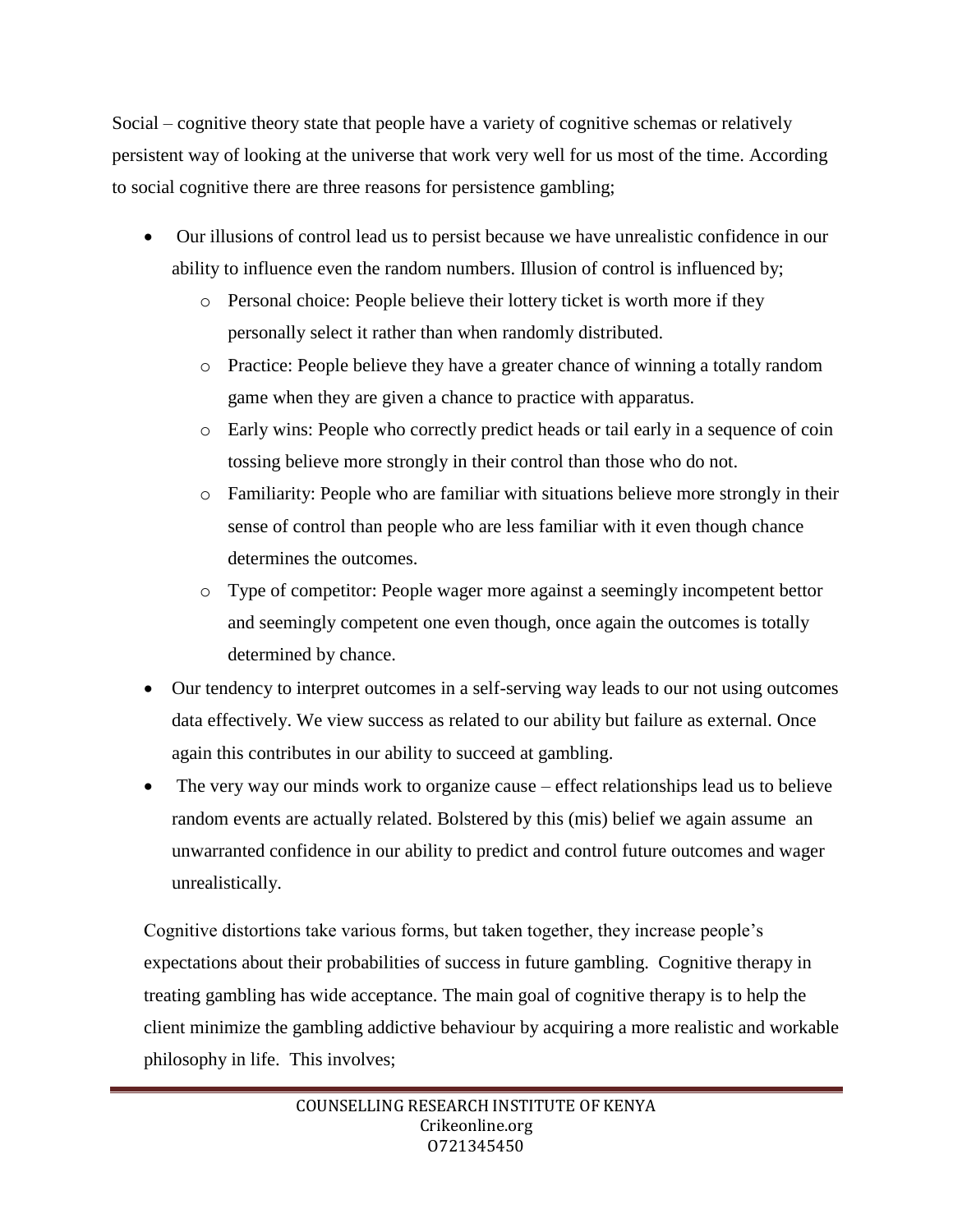- o Assessing the clients gambling belief about gambling as an enterprise.
- o Challenging gambling beliefs about gambling as an enterprise or process by examining the individual's motivation and perceptions.
- o Challenging illusions of control. Help the client to see whether his assumptions actually work.
- o Encourage the client have positive automatic thoughts.
- o Helping client deal with emotional and financial consequences involved with the addictive behaviour.
- o Encourage the recovering gambling addicts to form or join the gamblers anonymous (GA) a self help group for the gamblers.

### **Psychodynamic therapy**

In psychodynamic therapy the therapists try to uncover the underlying psychological factors that trigger gambling. This approach can be successful for people who gamble to escape from crisis. The basic therapeutic skills techniques include, listening, empathy and interpretations. The main therapeutic goal is to make the unconscious conscious and strengthen the client's ego so that gambling behaviours is based on reality and less on instinctual cravings. The therapist helps the client to probe deep into the past and develop the level of self – understanding necessary for change.

### **Behavioural therapy**

The behavioural therapy helps the gambling addicts to formulate specific goals focus on behaviour change. The behavioural theories assert that addictive behaviours are learnt. The main goal of the therapist is help the clients to unlearn the gambling behaviour. The therapist helps clients to identify what reinforces gambling addiction. Some of behavioural theories techniques helpful in treating gambling addicts include;

- Assessment
- Teach client relaxation to be able to cope with stresses of life that could be leading to gambling as an escapist behaviour.